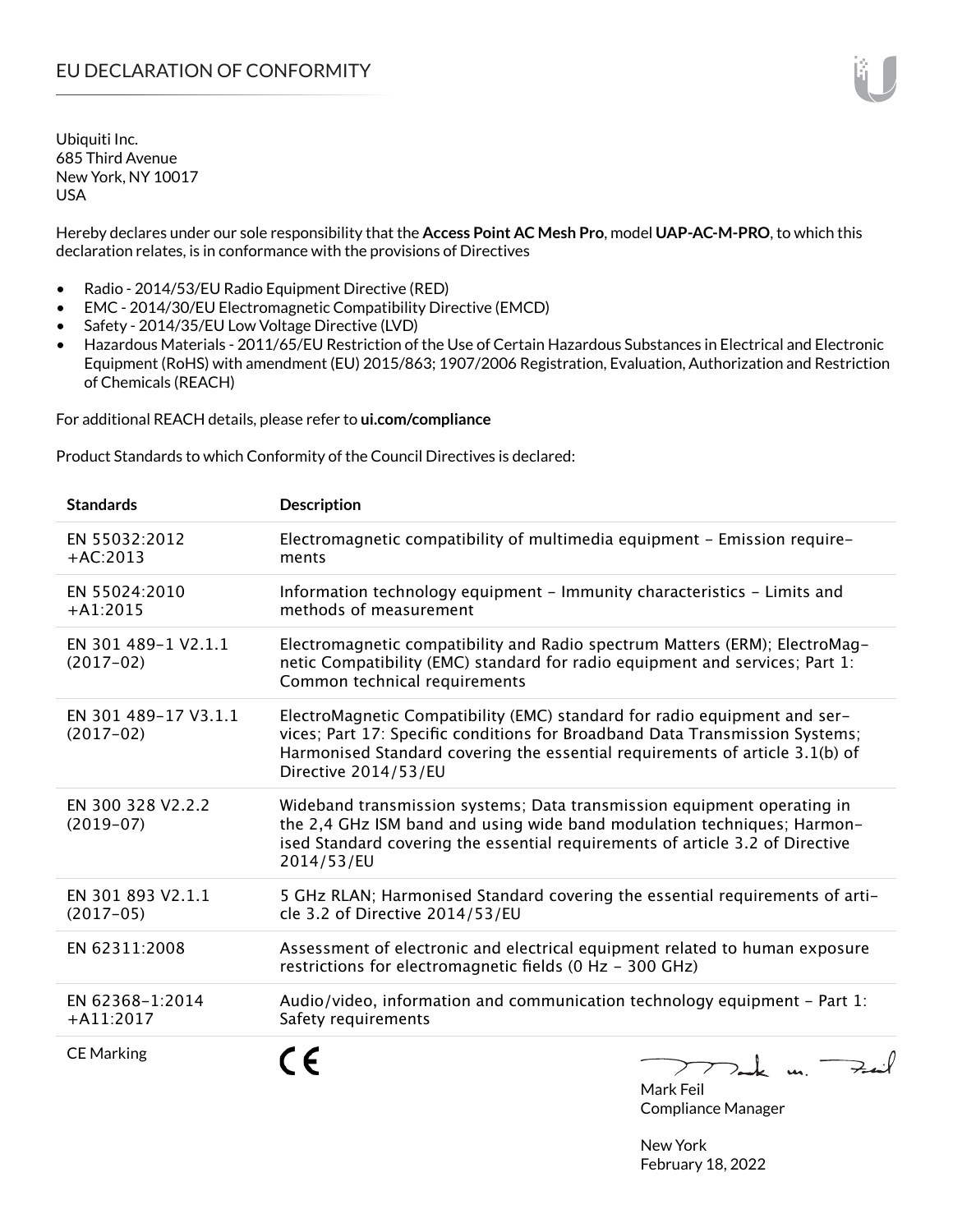# **UAP-AC-M-PRO**

#### **български** [Bulgarian]

С настоящото Ubiquiti декларира, че това устройство UAP-AC-M-PRO е в съответствие със съществените изисквания и други приложими разпоредби на Директиви 2014/53/EC, 2014/30/ЕС, 2014/35/ЕС.

## **Hrvatski** [Croatian]

Ubiquiti ovim putem izjavljuje da je ovaj uređaj UAP-AC-M-PRO sukladan osnovnim zahtjevima i ostalim bitnim odredbama Direktiva 2014/53/EU, 2014/30/EU, 2014/35/EU.

## **Čeština** [Czech]

Ubiquiti tímto prohlašuje, že toto UAP-AC-M-PRO zařízení, je ve shodě se základními požadavky a dalšími příslušnými ustanoveními směrnic 2014/53/EU, 2014/30/ EU, 2014/35/EU.

## **Dansk** [Danish]

Hermed, Ubiquiti, erklærer at denne UAP-AC-M-PRO enhed, er i overensstemmelse med de væsentlige krav og øvrige relevante krav i direktiver 2014/53/EU, 2014/30/EU, 2014/35/EU.

## **Nederlands** [Dutch]

Hierbij verklaart Ubiquiti, dat deze UAP-AC-M-PRO apparaat, in overeenstemming is met de essentiële eisen en de andere relevante bepalingen van richtlijnen 2014/53/EU, 2014/30/EU, 2014/35/EU.

## **English**

Hereby, Ubiquiti, declares that this UAP-AC-M-PRO device, is in compliance with the essential requirements and other relevant provisions of Directives 2014/53/EU, 2014/30/EU, 2014/35/EU.

## **Eesti keel** [Estonian]

Käesolevaga Ubiquiti kinnitab, et antud UAP-AC-M-PRO seade, on vastavus olulistele nõuetele ja teistele asjakohastele sätetele direktiivide 2014/53/EL, 2014/30/EL, 2014/35/EL.

## **Suomi** [Finnish]

Täten Ubiquiti vakuuttaa, että tämä UAP-AC-M-PRO laite, on yhdenmukainen olennaisten vaatimusten ja muiden sitä koskevien direktiivien 2014/53/EU, 2014/30/EU, 2014/35/EU.

## **Français** [French]

Par la présente Ubiquiti déclare que l'appareil UAP-AC-M-PRO, est conforme aux exigences essentielles et aux autres dispositions pertinentes des directives 2014/53/UE, 2014/30/UE, 2014/35/UE.

# **Deutsch** [German]

Hiermit erklärt Ubiquiti, dass sich dieses UAP-AC-M-PRO Gerät, in Übereinstimmung mit den grundlegenden Anforderungen und den anderen relevanten Vorschriften der Richtlinien 2014/53/EU, 2014/30/EU, 2014/35/EU befindet.

## **Ελληνικά** [Greek]

Δια του παρόντος, Ubiquiti, δηλώνει ότι αυτή η συσκευή UAP-AC-M-PRO, είναι σε συμμόρφωση με τις βασικές απαιτήσεις και τις λοιπές σχετικές διατάξεις των οδηγιών 2014/53/EE, 2014/30/EE, 2014/35/EE.

## **Magyar** [Hungarian]

Ezennel Ubiquiti kijelenti, hogy ez a UAP-AC-M-PRO készülék megfelel az alapvető követelményeknek és más vonatkozó 2014/53/EU, 2014/30/EU, 2014/35/EU irányelvek rendelkezéseit.

## **Íslenska** [Icelandic]

Hér, Ubiquiti, því yfir að þetta UAP-AC-M-PRO tæki er í samræmi við grunnkröfur og önnur viðeigandi ákvæði tilskipana 2014/53/ESB, 2014/30/ESB, 2014/35/ESB.

#### **Italiano** [Italian]

Con la presente, Ubiquiti, dichiara che questo dispositivo UAP-AC-M-PRO, è conforme ai requisiti essenziali ed alle altre disposizioni pertinenti delle direttive 2014/53/UE, 2014/30/UE, 2014/35/UE.

## **Latviešu valoda** [Latvian]

Ar šo, Ubiquiti, deklarē, ka UAP-AC-M-PRO ierīce, ir saskaņā ar būtiskajām prasībām un citiem attiecīgiem noteikumiem Direktīvās 2014/53/ES, 2014/30/ES, 2014/35/ES.

## **Lietuvių kalba** [Lithuanian]

Ubiquiti deklaruoja, kad šis UAP-AC-M-PRO įrenginys atitinka esminius reikalavimus ir kitas 2014/53/ES, 2014/30/ ES, 2014/35/ES Direktyvų nuostatas.

## **Malti** [Maltese]

Hawnhekk, Ubiquiti, tiddikjara li dan il-mezz UAP-AC-M-PRO huwa konformi mar-rekwiżiti essenzjali u dispożizzjonijiet rilevanti oħrajn ta 'Direttivi 2014/53/UE, 2014/30/UE, 2014/35/UE.

## **Norsk** [Norwegian]

Herved Ubiquiti, erklærer at denne UAP-AC-M-PRO enheten, er i samsvar med de grunnleggende kravene og andre relevante bestemmelser i direktivene 2014/53/EU, 2014/30/EU, 2014/35/EU.

#### **Polski** [Polish]

Niniejszym, Ubiquiti, oświadcza, że urządzenie UAP-AC-M-PRO, jest zgodny z zasadniczymi wymaganiami oraz pozostałymi stosownymi postanowieniami Dyrektyw 2014/53/UE, 2014/30/UE, 2014/35/UE.

## **Português** [Portuguese]

Ubiquiti declara que este dispositivo UAP-AC-M-PRO, está conforme com os requisitos essenciais e outras disposições das Directivas 2014/53/UE, 2014/30/UE, 2014/35/UE.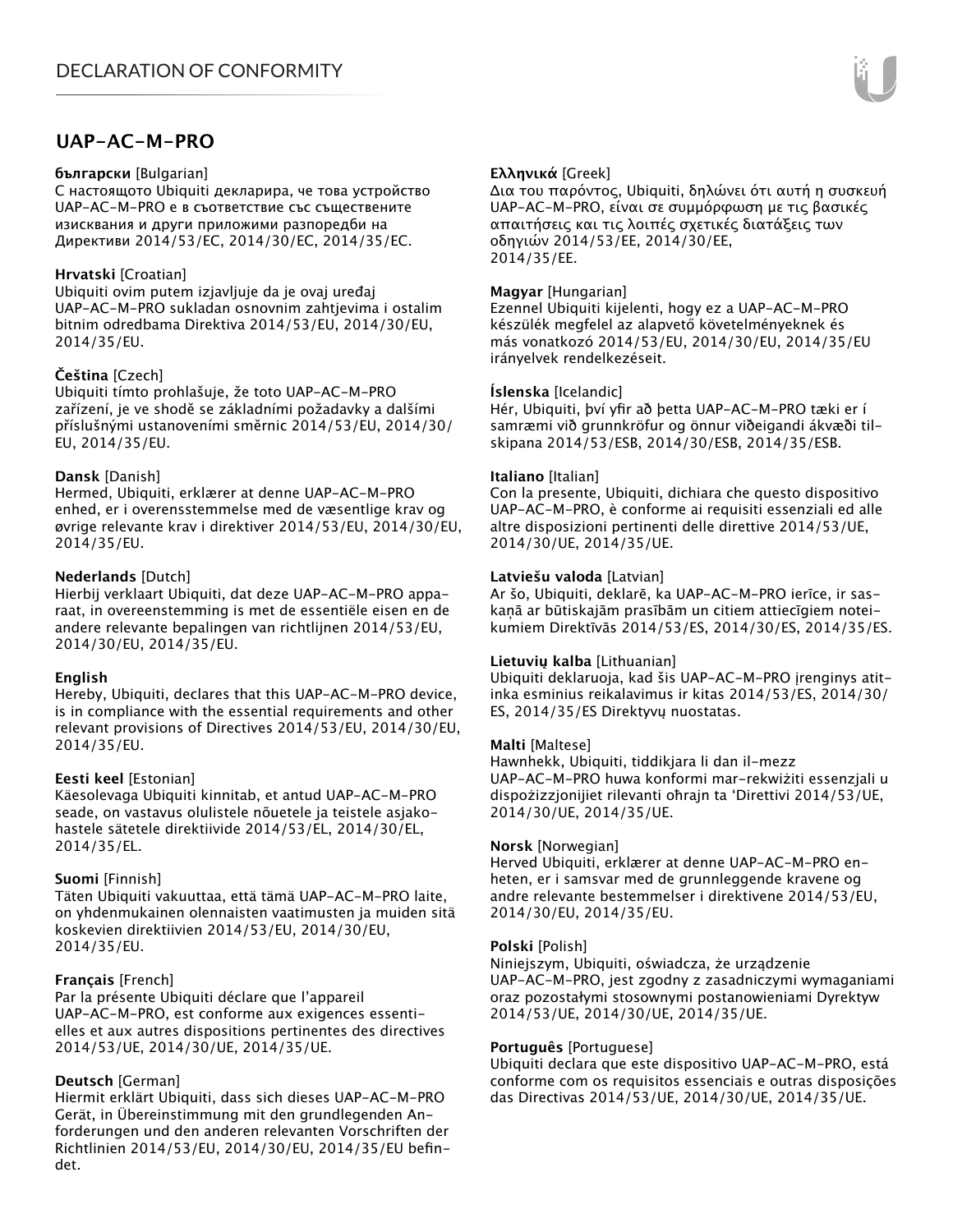#### **Română** [Romanian]

Prin prezenta, Ubiquiti declară că acest dispozitiv UAP-AC-M-PRO este în conformitate cu cerințele esențiale și alte prevederi relevante ale Directivelor 2014/53/UE, 2014/30/UE, 2014/35/UE.

#### **Slovenčina** [Slovak]

Týmto Ubiquiti, prehlasuje, že toto UAP-AC-M-PRO zariadenie, je v súlade so základnými požiadavkami a ďalšími relevantnými ustanoveniami smernice 2014/53/EÚ, 2014/30/ EÚ, 2014/35/EÚ.

#### **Slovenščina** [Slovenian]

Družba Ubiquiti izjavlja, da je naprava UAP-AC-M-PRO v skladu z obveznimi zahtevami in drugimi ustreznimi določbami direktiv 2014/53/EU, 2014/30/EU in 2014/35/ EU.

#### **Español** [Spanish]

Por medio de la presente Ubiquiti declara que este dispositivo UAP-AC-M-PRO, cumple con los requisitos esenciales y cualesquiera otras disposiciones aplicables o exigibles de las Directivas 2014/53/UE, 2014/30/UE, 2014/35/UE.

#### **Svenska** [Swedish]

Härmed Ubiquiti, intygar att denna UAP-AC-M-PRO enhet är i överensstämmelse med de väsentliga egenskapskrav och övriga relevanta bestämmelser som framgår av direktiven 2014/53/EU, 2014/30/EU, 2014/35/EU.

#### **Accessories**:

https://www.ui.com/products/#default https://www.ui.com/products/#accessories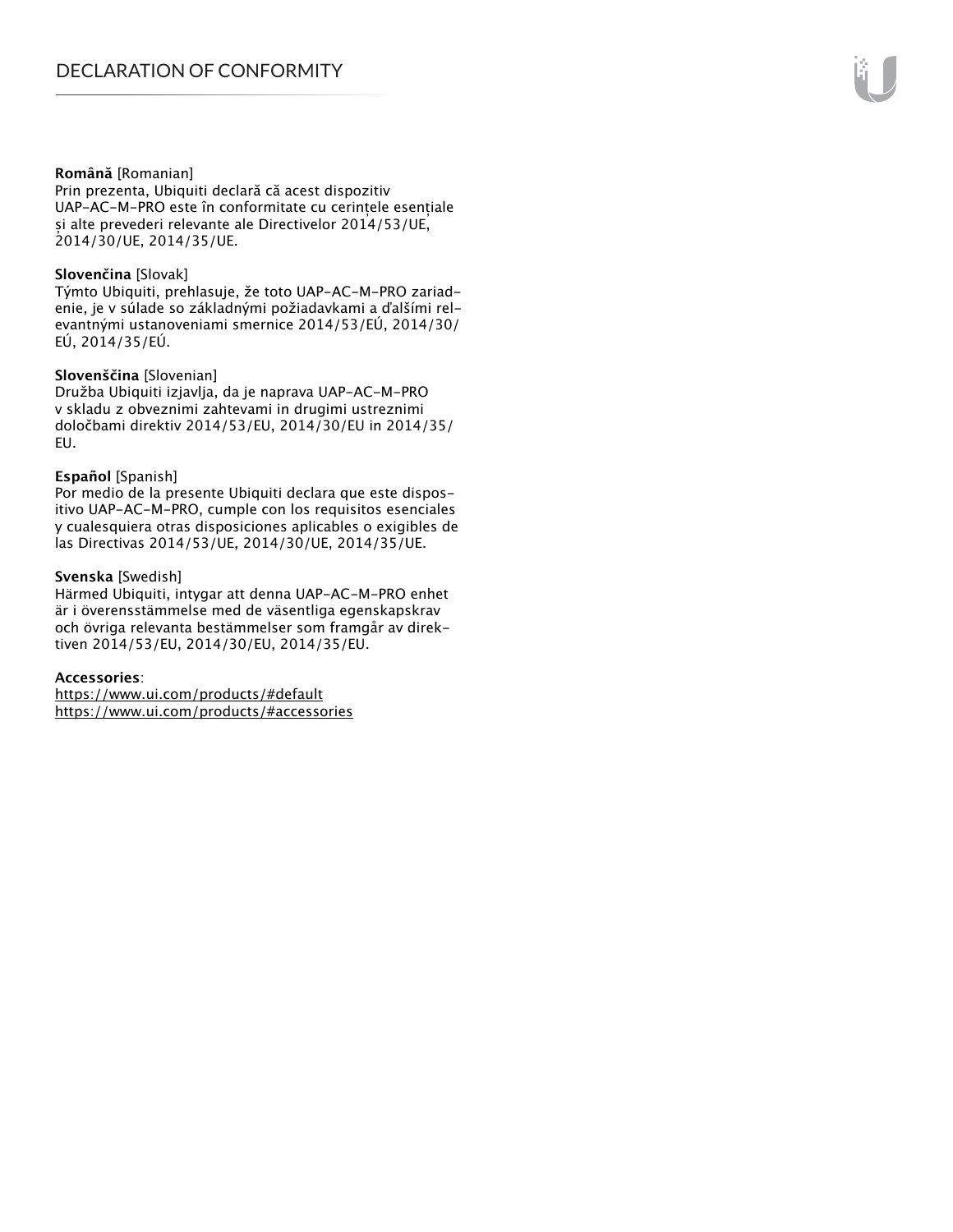Hereby declares under our sole responsibility that the **Access Point AC Mesh Pro**, model **UAP-AC-M-PRO**, to which this declaration relates, is in conformance with the provisions of UK Regulations

- Radio Equipment Regulations 2017
- Electromagnetic Compatibility Regulations 2016
- Electrical Equipment (Safety) Regulations 2016
- Hazardous Materials The Restriction of the Use of Certain Hazardous Substances in Electrical and Electronic Equipment Regulations 2012; 1907/2006 Registration, Evaluation, Authorization and Restriction of Chemicals (REACH)

For additional REACH details, please refer to **ui.com/compliance**

Product Standards to which Conformity of the Council Directives is declared:

| <b>Standards</b>                    | <b>Description</b>                                                                                                                                                                                                                                                |
|-------------------------------------|-------------------------------------------------------------------------------------------------------------------------------------------------------------------------------------------------------------------------------------------------------------------|
| EN 55032:2012<br>$+AC:2013$         | Electromagnetic compatibility of multimedia equipment - Emission require-<br>ments                                                                                                                                                                                |
| EN 55024:2010<br>$+A1:2015$         | Information technology equipment - Immunity characteristics - Limits and<br>methods of measurement                                                                                                                                                                |
| EN 301 489-1 V2.1.1<br>$(2017-02)$  | Electromagnetic compatibility and Radio spectrum Matters (ERM); ElectroMag-<br>netic Compatibility (EMC) standard for radio equipment and services; Part 1:<br>Common technical requirements                                                                      |
| EN 301 489-17 V3.1.1<br>$(2017-02)$ | ElectroMagnetic Compatibility (EMC) standard for radio equipment and ser-<br>vices; Part 17: Specific conditions for Broadband Data Transmission Systems;<br>Harmonised Standard covering the essential requirements of article 3.1(b) of<br>Directive 2014/53/EU |
| EN 300 328 V2.2.2<br>$(2019-07)$    | Wideband transmission systems; Data transmission equipment operating in<br>the 2,4 GHz ISM band and using wide band modulation techniques; Harmon-<br>ised Standard covering the essential requirements of article 3.2 of Directive<br>2014/53/EU                 |
| EN 301 893 V2.1.1<br>$(2017-05)$    | 5 GHz RLAN; Harmonised Standard covering the essential requirements of arti-<br>cle 3.2 of Directive 2014/53/EU                                                                                                                                                   |
| EN 62311:2008                       | Assessment of electronic and electrical equipment related to human exposure<br>restrictions for electromagnetic fields (0 Hz - 300 GHz)                                                                                                                           |
| EN 62368-1:2014<br>$+A11:2017$      | Audio/video, information and communication technology equipment - Part 1:<br>Safety requirements                                                                                                                                                                  |
| <b>UKCA Marking</b>                 | UK<br>Dank m.                                                                                                                                                                                                                                                     |

Mark Feil Compliance Manager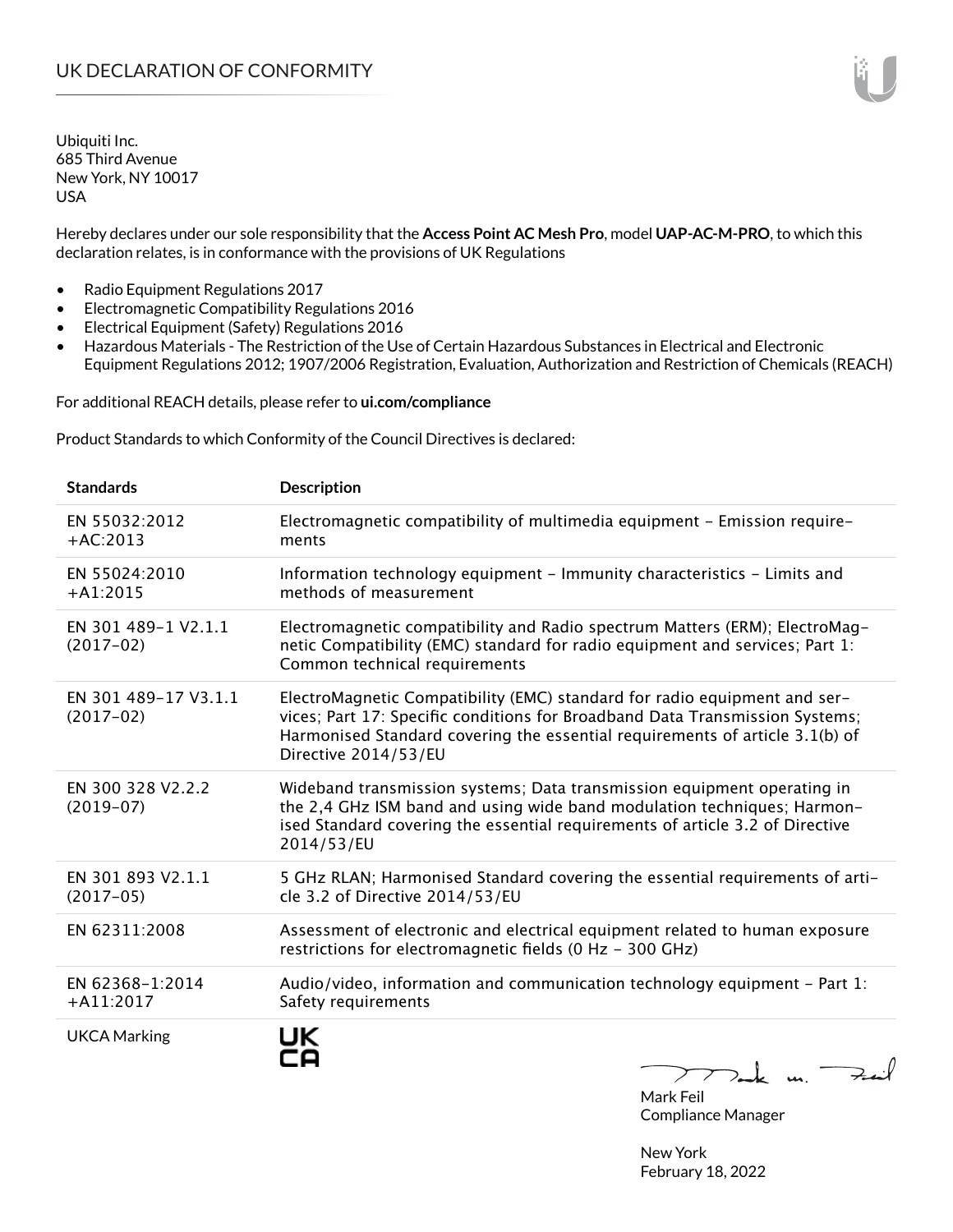# DICHIARAZIONE DI CONFORMITÀ UE ITALIAN ITALIAN

Ubiquiti Inc. 685 Third Avenue New York, NY 10017 USA

Con la presente dichiara sotto la propria esclusiva responsabilità che l' **Access Point AC Mesh Pro**, modello **UAP-AC-M-PRO**, a cui si riferisce la presente dichiarazione, è conforme alle disposizioni delle Direttive

- Radio 2014/53/EU Direttiva sulle apparecchiature radio (RED)
- EMC -2014/30/UE Direttiva sulla Compatibilità Elettromagnetica (EMCD)
- Sicurezza -2014/35/UE Direttiva sulla Bassa Tensione (LVD)
- Materiali Pericolosi -2011/65/UE Restrizione dell'uso di alcune Sostanze Pericolose nelle Apparecchiature Elettriche ed Elettroniche (RoHS) con emendamento (UE) 2015/863; 1907/2006 Registrazione, Valutazione, Autorizzazione e Restrizione delle Sostanze Chimiche (REACH)

Per ulteriori dettagli sul REACH, fare riferimento a **ui.com/compliance**

| <b>Standard</b>                     | <b>Descrizione</b>                                                                                                                                                                                                                                                               |
|-------------------------------------|----------------------------------------------------------------------------------------------------------------------------------------------------------------------------------------------------------------------------------------------------------------------------------|
| EN 55032:2012<br>$+AC:2013$         | Compatibilità elettromagnetica delle apparecchiature multimediali —<br>Prescrizioni di Emissione                                                                                                                                                                                 |
| EN 55024:2010<br>$+A1:2015$         | Apparecchiature per la tecnologia dell'informazione - Caratteristiche di immu-<br>nità - Limiti e metodi di misura                                                                                                                                                               |
| EN 301 489-1 V2.1.1<br>$(2017-02)$  | Compatibilità elettromagnetica e problematiche di spettro radio (ERM); Norma<br>di compatibilità elettromagnetica (EMC) per apparecchiature e servizi radio;<br>Parte 1: Requisiti tecnici comuni                                                                                |
| EN 301 489-17 V3.1.1<br>$(2017-02)$ | Norma di Compatibilità Elettromagnetica (EMC) per apparecchiature e servizi<br>radio; Parte 17: Condizioni specifiche per sistemi di trasmissione dati a banda<br>larga; Norma armonizzata relativa ai requisiti essenziali dell'articolo 3.1(b) della<br>direttiva 2014/53/UE   |
| EN 300 328 V2.2.2<br>$(2019-07)$    | Sistemi di trasmissione a banda larga; apparecchiature di trasmissione dati che<br>operano nella banda 2,4 GHz ISM e che utilizzano tecniche di modulazione a<br>banda larga; norma armonizzata relativa ai requisiti essenziali dell'articolo 3.2<br>della direttiva 2014/53/UE |
| EN 301 893 V2.1.1<br>$(2017-05)$    | 5 GHz RLAN; norma armonizzata che soddisfa i requisiti essenziali dell'articolo<br>3.2 della direttiva 2014/53/UE                                                                                                                                                                |
| EN 62311:2008                       | Valutazione degli apparecchi elettronici ed elettrici in relazione ai limiti di base<br>per l'esposizione umana ai campi elettromagnetici (0 Hz - 300 GHz)                                                                                                                       |
| EN 62368-1:2014<br>$+A11:2017$      | Apparecchiature per la tecnologia audio/video, dell'informazione e della comu-<br>nicazione - Parte 1: Requisiti di sicurezza                                                                                                                                                    |
| <b>CE Marking</b>                   | $\prime$                                                                                                                                                                                                                                                                         |

Feit ↗  $>$ ak un. Mark Feil

Compliance Manager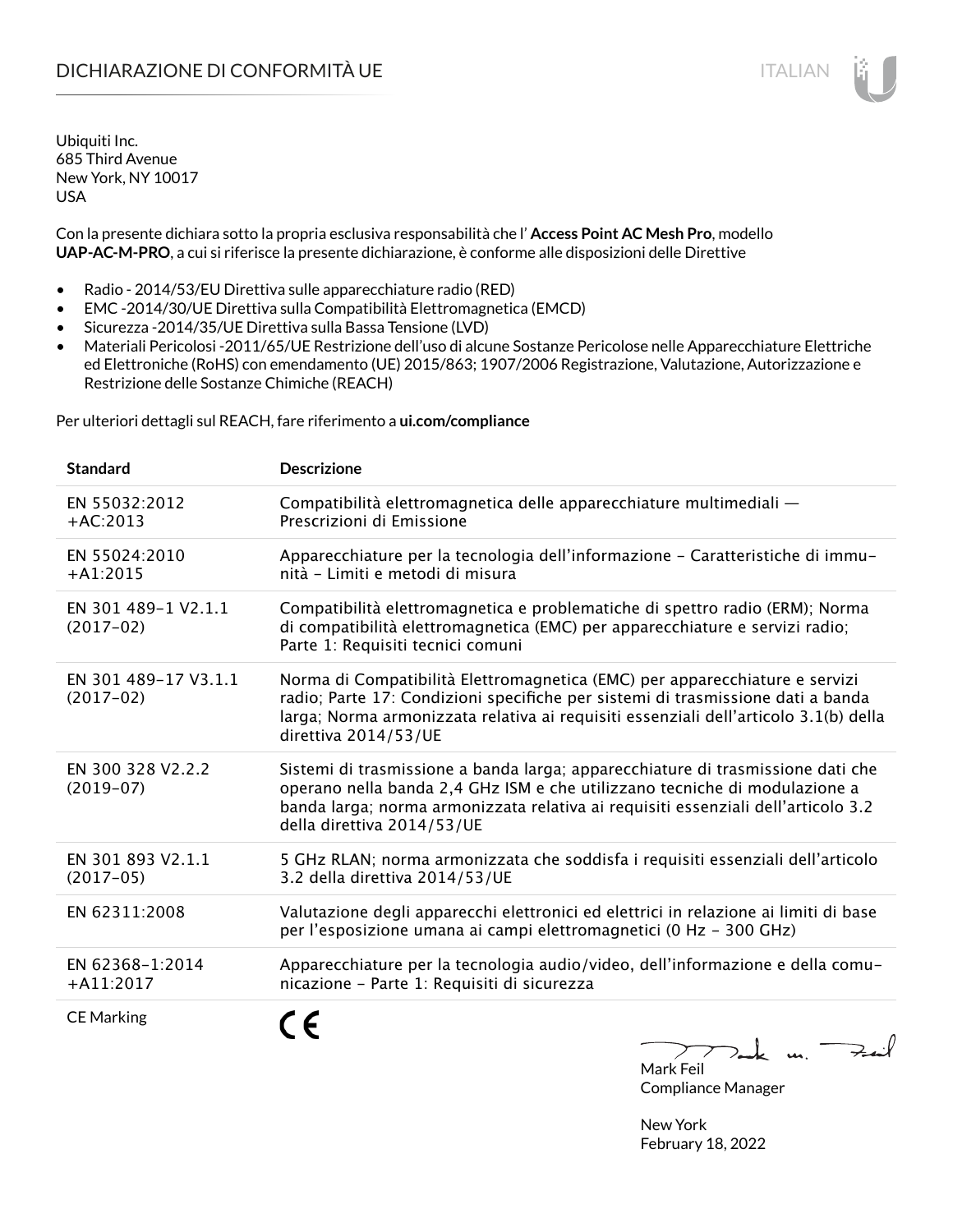Déclare par la présente, sous notre seule responsabilité, que l'**Access Point AC Mesh Pro**, modèle **UAP-AC-M-PRO**, auquel se rapporte cette déclaration, est conforme aux dispositions des Directives

- Radio 2014/53/EU Directive sur les Équipements Radio (RED)
- EMC -2014/30/EU Directive sur la Compatibilité Electromagnétique (EMCD)
- Sécurité -2014/35/EU Directive sur la Basse Tension (LVD)
- Matières dangereuses -2011/65/UE Restriction de l'utilisation de Certaines Substances Dangereuses dans les Equipements Electriques et Electroniques (RoHS) avec amendement (EU) 2015/863 ; 1907/2006 Enregistrement, Evaluation, Autorisation et Restriction des Produits Chimiques (REACH)

Pour plus de détails sur le règlement REACH, veuillez consulter le site **ui.com/compliance**

| <b>Normes</b>                       | La description                                                                                                                                                                                                                                                                                                                              |
|-------------------------------------|---------------------------------------------------------------------------------------------------------------------------------------------------------------------------------------------------------------------------------------------------------------------------------------------------------------------------------------------|
| EN 55032:2012<br>$+AC:2013$         | Compatibilité électromagnétique des équipements multimédia — Exigences<br>d'émission                                                                                                                                                                                                                                                        |
| EN 55024:2010<br>$+A1:2015$         | Appareils de traitement de l'information - Caractéristiques d'immunité - Lim-<br>ites et méthodes de mesure                                                                                                                                                                                                                                 |
| EN 301 489-1 V2.1.1<br>$(2017-02)$  | Compatibilité électromagnétique et spectre radioélectrique (ERM) ; Norme de<br>compatibilité électromagnétique (CEM) pour les équipements de communica-<br>tion radio et services ; Partie 1 : Exigences techniques communes                                                                                                                |
| EN 301 489-17 V3.1.1<br>$(2017-02)$ | Norme de compatibilité électromagnétique (CEM) concernant les équipements<br>de communication radio et services ; partie 17 : Exigences particulières appli-<br>cables aux systèmes de transmission de données à large bande ; norme har-<br>monisée couvrant les exigences essentielles de l'article 3.1(b) de la directive<br>2014/53/UE. |
| EN 300 328 V2.2.2<br>$(2019-07)$    | Systèmes de transmission de données à large bande ; Matériel de transmission<br>de données fonctionnant dans la bande ISM à 2, 4 GHz et utilisant des tech-<br>niques de modulation à étalement du spectre ; Norme harmonisée couvrant les<br>exigences essentielles de l'article 3.2 de la directive 2014/53/UE.                           |
| EN 301 893 V2.1.1<br>$(2017-05)$    | RLAN de 5 GHz ; Norme harmonisée couvrant les exigences essentielles de l'ar-<br>ticle 3.2 de la Directive 2014/53/EU                                                                                                                                                                                                                       |
| EN 62311:2008                       | Évaluation des équipements électroniques et électriques en relation avec les<br>restrictions d'exposition humaine pour les champs électromagnétiques (0 Hz -<br>300 GHz)                                                                                                                                                                    |
| EN 62368-1:2014<br>$+A11:2017$      | Equipements des technologies de l'audio/vidéo, de l'information et de la com-<br>munication - Partie 1 : exigences de sécurité                                                                                                                                                                                                              |
| <b>CE Marking</b>                   | mak m. Fail<br>$M = 1.5$                                                                                                                                                                                                                                                                                                                    |



Compliance Manager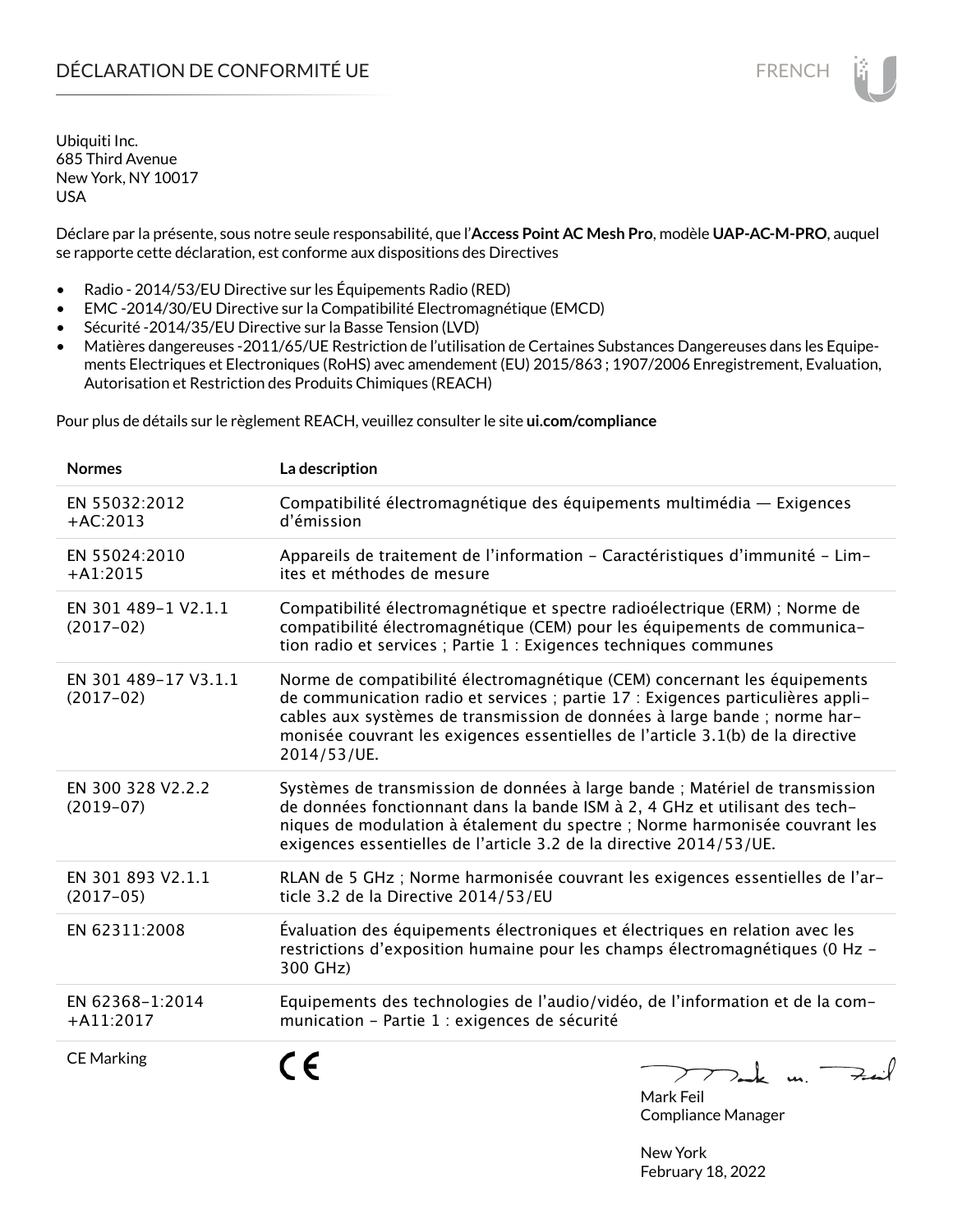Por la presente declaramos bajo nuestra exclusiva responsabilidad que el **Access Point AC Mesh Pro**, modelo **UAP-AC-M-PRO**, al que se refiere esta declaración, es conforme con las disposiciones de las Directivas

- Radio 2014/53/EU Directiva de Equipos de Radio (RED)
- EMC -2014/30/Directiva de Compatibilidad Electromagnética de la UE (EMCD)
- Seguridad -2014/35/Directiva de Baja Tensión de la UE (LVD)
- Materiales Peligrosos -2011/65/UE Restricción de la Utilización de Determinadas Sustancias Peligrosas en Aparatos Eléctricos y Electrónicos (RoHS) con la enmienda (UE) 2015/863; 1907/2006 Registro, Evaluación, Autorización y Restricción de Sustancias Químicas (REACH)

Para más detalles sobre el REACH, consulte **ui.com/compliance**

| <b>Estándares</b>                   | Descripción                                                                                                                                                                                                                                                                                           |
|-------------------------------------|-------------------------------------------------------------------------------------------------------------------------------------------------------------------------------------------------------------------------------------------------------------------------------------------------------|
| EN 55032:2012<br>$+AC:2013$         | Compatibilidad electromagnética de equipos multimedia. Requisitos de emisión                                                                                                                                                                                                                          |
| EN 55024:2010<br>$+A1:2015$         | Equipos de tecnología de la información - Características de inmunidad -<br>Límites y métodos de medida                                                                                                                                                                                               |
| EN 301 489-1 V2.1.1<br>$(2017-02)$  | Cuestiones de Compatibilidad Electromagnética y Espectro de Radiofrecuencia<br>(ERM). Compatibilidad electromagnética (CEM): norma para equipos de radio y<br>servicios. Parte 1: Requisitos técnicos comunes                                                                                         |
| EN 301 489-17 V3.1.1<br>$(2017-02)$ | Norma de Compatibilidad Electromagnética (CEM) para equipos y servicios radi-<br>oeléctricos; Parte 17: Condiciones específicas para sistemas de transmisión de<br>datos de banda ancha; Norma armonizada que cubre los requisitos esenciales<br>del artículo 3.1.b) de la Directiva 2014/53/UE       |
| EN 300 328 V2.2.2<br>$(2019-07)$    | Sistemas de transmisión de datos de banda ancha; Equipos de transmisión de<br>datos, que funcionan en la banda ISM de 2,4 GHz y utilizan técnicas de mod-<br>ulación de espectro ensanchado; Norma armonizada que cubre los requisitos<br>esenciales según el artículo 3.2 de la Directiva 2014/53/UE |
| EN 301 893 V2.1.1<br>$(2017-05)$    | 5 GHz RLAN; Norma armonizada que cubre los requisitos esenciales del artículo<br>3.2 de la Directiva 2014/53/UE                                                                                                                                                                                       |
| EN 62311:2008                       | Evaluación de los equipos electrónicos y eléctricos en relación con las restric-<br>ciones relativas a la exposición de las personas a los campos electromagnéticos<br>$(0 Hz - 300 GHz)$                                                                                                             |
| EN 62368-1:2014<br>$+A11:2017$      | Equipos de audio y vídeo, de tecnología de la información y de la comunicación<br>- Parte 1: Requisitos de seguridad                                                                                                                                                                                  |
| <b>CE Marking</b>                   | Dank un Fail<br>$M_{\odot}$ ulz $\Gamma_{\odot}$ il $\blacksquare$                                                                                                                                                                                                                                    |

Mark Feil Compliance Manager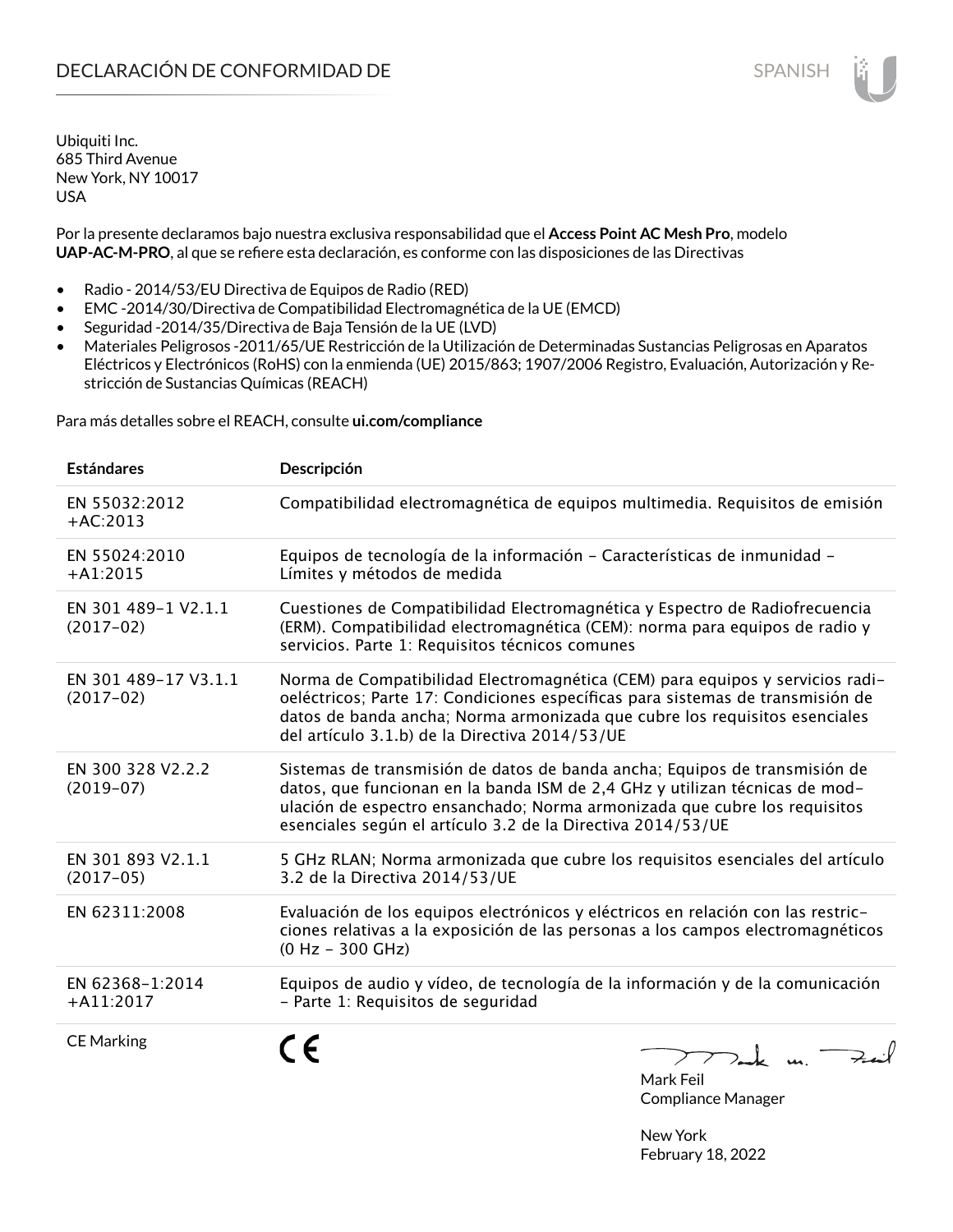# DECLARAȚIA DE CONFORMITATE UE EXECUTE DE ROMANIAN

Ubiquiti Inc. 685 Third Avenue New York, NY 10017 USA

Prin prezenta declarăm sub răspunderea noastră exclusivă că "**Access Point AC Mesh Pro**", modelul **UAP-AC-M-PRO**, la care se referă această declarație, este în conformitate cu prevederile directivelor următoare:

- Radio 2014/53/EU Radio Equipment Directive (RED) (Directiva UE privind echipamentele radio)
- EMC -2014/30/EU Electromagnetic Compatibility Directive (EMCD) (Directiva UE privind compatibilitatea electromagnetică)
- Siguranță -2014/35/EU Low Voltage Directive (LVD) (Directiva UE privind joasa tensiune)
- Materiale periculoase -2011/65/EU Restriction of the Use of Certain Hazardous Substances in Electrical and Electronic Equipment (RoHS) with amendment (EU) 2015/863 (Directiva UE privind restricția utilizării anumitor substanțe periculoase în echipamentele electrice și electronice (RoHS) cu amendamentele ulterioare); 1907/2006 Registration, Evaluation, Authorization and Restriction of Chemicals (REACH) (Regulamentul Uniunii Europene privind înregistrarea, evaluarea si autorizarea produselor chimice)

Pentru detalii suplimentare referitoare la regulamentul REACH, vă rugăm să consultați site-ul **ui.com/compliance**

| <b>Standarde</b>                    | <b>Descriere</b>                                                                                                                                                                                                                                                                                    |
|-------------------------------------|-----------------------------------------------------------------------------------------------------------------------------------------------------------------------------------------------------------------------------------------------------------------------------------------------------|
| EN 55032:2012<br>$+AC:2013$         | Compatibilitatea electromagnetică a echipamentelor multimedia - Cerințe<br>privind emisiile                                                                                                                                                                                                         |
| EN 55024:2010<br>$+A1:2015$         | Echipamente pentru tehnologia informației. Caracteristici ale imunității. Limite<br>și metode de măsurare                                                                                                                                                                                           |
| EN 301 489-1 V2.1.1<br>$(2017-02)$  | Compatibilitatea electromagnetică și chestiuni legate de spectrul de frecvențe<br>radio (ERM); Standard de compatibilitate electromagnetică (EMC) pentru echipa-<br>mente și servicii radio; Partea 1: Cerințe tehnice comune                                                                       |
| EN 301 489-17 V3.1.1<br>$(2017-02)$ | Standard de compatibilitate electromagnetică (EMC) pentru echipamente și ser-<br>vicii radio; Partea 17: Condiții specifice pentru sistemele de transmisie a datelor<br>în bandă largă; Standard armonizat privind cerințele esențiale ale articolului 3.1<br>litera (b) din Directiva 2014/53 / UE |
| EN 300 328 V2.2.2<br>$(2019-07)$    | Sisteme de transmisie pe bandă largă; Echipamente de transmisie de date care<br>funcționează în banda ISM de 2,4 GHz și utilizează tehnici de modulare a benzii<br>largi; Standard armonizat privind cerințele esențiale ale articolului 3.2 din Di-<br>rectiva 2014/53/UE                          |
| EN 301 893 V2.1.1<br>$(2017-05)$    | RLAN de 5 GHz; Standard armonizat privind cerințele esențiale ale articolului<br>3.2 din Directiva 2014/53 / UE                                                                                                                                                                                     |
| EN 62311:2008                       | Evaluarea echipamentelor electronice și electrice legate de restricțiile expunerii<br>umane la câmpurile electromagnetice (0 Hz - 300 GHz)                                                                                                                                                          |
| EN 62368-1:2014<br>$+$ A11:2017     | Echipamente tehnologice audio / video, informaționale și de comunicații. Partea<br>1: Cerințe de siguranță                                                                                                                                                                                          |
| <b>CE Marking</b>                   | Thank un Fait                                                                                                                                                                                                                                                                                       |

Mark Feil Compliance Manager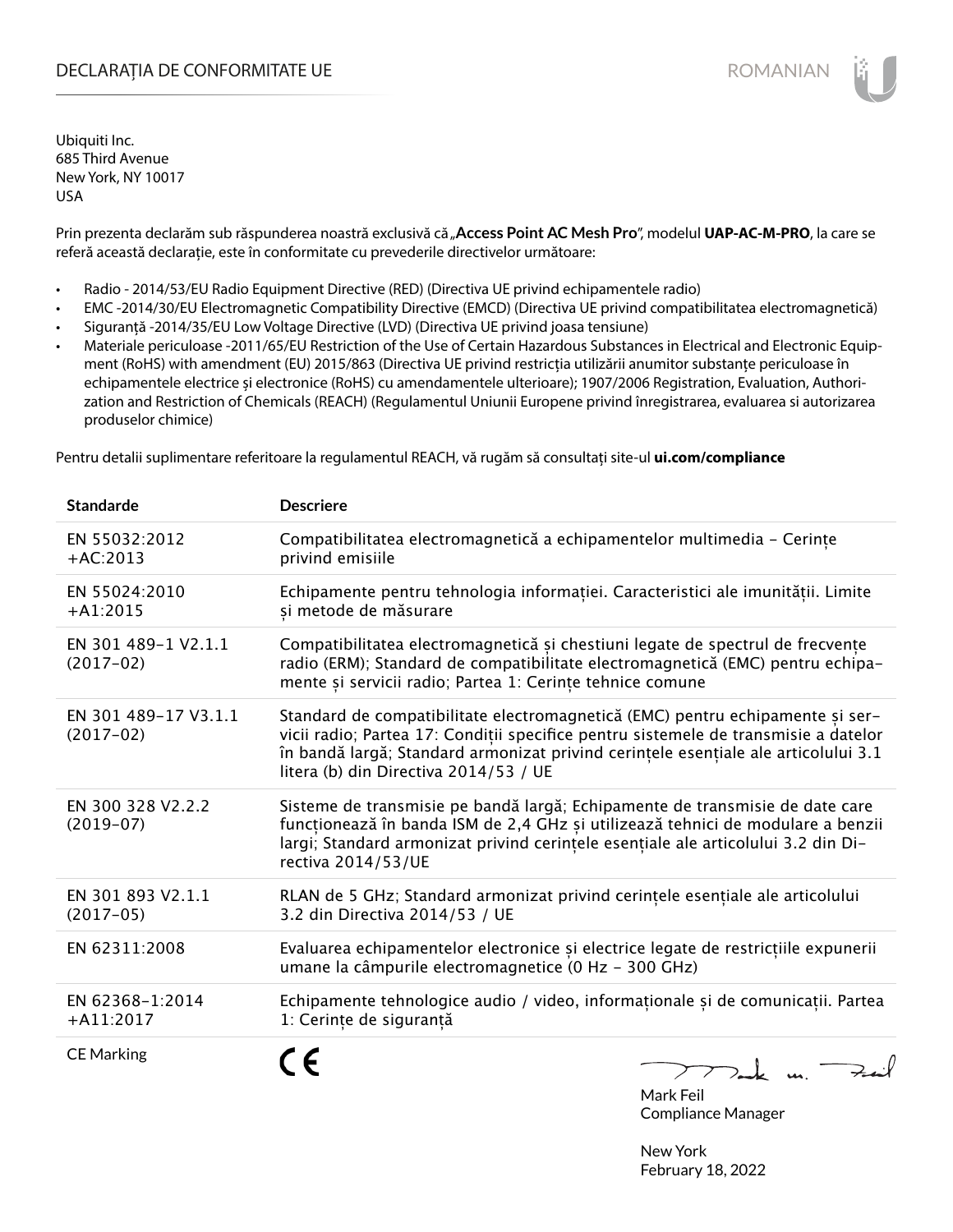Niniejszym oświadczam z naszą wyłączną odpowiedzialnością, że **Access Point AC Mesh Pro**, model **UAP-AC-M-PRO**, do którego odnosi się niniejsza deklaracja, jest zgodny z przepisami Dyrektyw

- przepisami Dyrektyw
- Radio 2014/53/Dyrektywa Sprzętu Radiowego UE (RED)
- EMC -2014/30/Dyrektywa Zgodności Elektromagnetycznej UE (EMCD)
- Bezpieczeństwo -2014/35/Dyrektywa Niskiego Napięcia UE (LVD)
- Materiały Niebezpieczne -2011/65/Restrykcje Dotyczące Użycia NIektórych Niebezpiecznych Substancji w Sprzęcie Elektrycznym i Elektronicznym UE (RoHS) ze zmianą (UE) 2015/863; 1907/2006 Rejestracja, Ocena, Zezwolenie i Restrykcje Dotyczące Chemikaliów (REACH)

Aby uzyskać dodatkowe informacje REACH, należy przejść do **ui.com/compliance**

| <b>Normy</b>                        | <b>Opis</b>                                                                                                                                                                                                                                                           |
|-------------------------------------|-----------------------------------------------------------------------------------------------------------------------------------------------------------------------------------------------------------------------------------------------------------------------|
| EN 55032:2012<br>$+AC:2013$         | Kompatybilność elektromagnetyczna sprzętu multimedialnego – Wymagania<br>emisyjne                                                                                                                                                                                     |
| EN 55024:2010<br>$+A1:2015$         | Sprzęt technologii informatycznej - Charakterystyka odporności - Limity i<br>metody pomiarowe                                                                                                                                                                         |
| EN 301 489-1 V2.1.1<br>$(2017-02)$  | Kompatybilność elektromagnetyczna i Zagadnienia widma Radiowego (ERM);<br>Standard Kompatybilności ElektroMagnetycznej (EMC) dla sprzętu radiowego i<br>usług; Część 1: Typowe wymagania techniczne                                                                   |
| EN 301 489-17 V3.1.1<br>$(2017-02)$ | Standard Kompatybilności ElektroMagnetycznej (EMC) dla sprzętu radiowego i<br>usług; Część 17: Szczególne warunki dla Szerokopasmowych Systemów Trans-<br>misji Danych; Norma zharmonizowana obejmująca zasadnicze wymagania art.<br>3.1 lit. b) dyrektywy 2014/53/UE |
| EN 300 328 V2.2.2<br>$(2019-07)$    | Szerokopasmowe systemy transmisji; Szprzęt transmisji danych działający w<br>paśmie 2,4 GHz ISM i używający szerokopasmowe techniki modulacyjne; Norma<br>zharmonizowana obejmująca zasadnicze wymagania artykułu 3.2 dyrektywy<br>2014/53/UE                         |
| EN 301 893 V2.1.1<br>$(2017-05)$    | 5 GHz RLAN; Norma zharmonizowana obejmująca zasadnicze wymagania ar-<br>tykułu 3.2 dyrektywy 2014/53/UE                                                                                                                                                               |
| EN 62311:2008                       | Oszacowanie elektronicznego i elektrycznego sprzętu związanego z ogranicze-<br>niami narażenia ludzi na pola elektromagnetyczne (0 Hz - 300 GHz)                                                                                                                      |
| EN 62368-1:2014<br>$+A11:2017$      | Audio/wideo, sprzęt technologii informatycznej i komunikacyjnej - Część 1:<br>Wymagania dotyczące bezpieczeństwa                                                                                                                                                      |
| <b>CE Marking</b>                   | ><br>u.                                                                                                                                                                                                                                                               |

Mark Feil Compliance Manager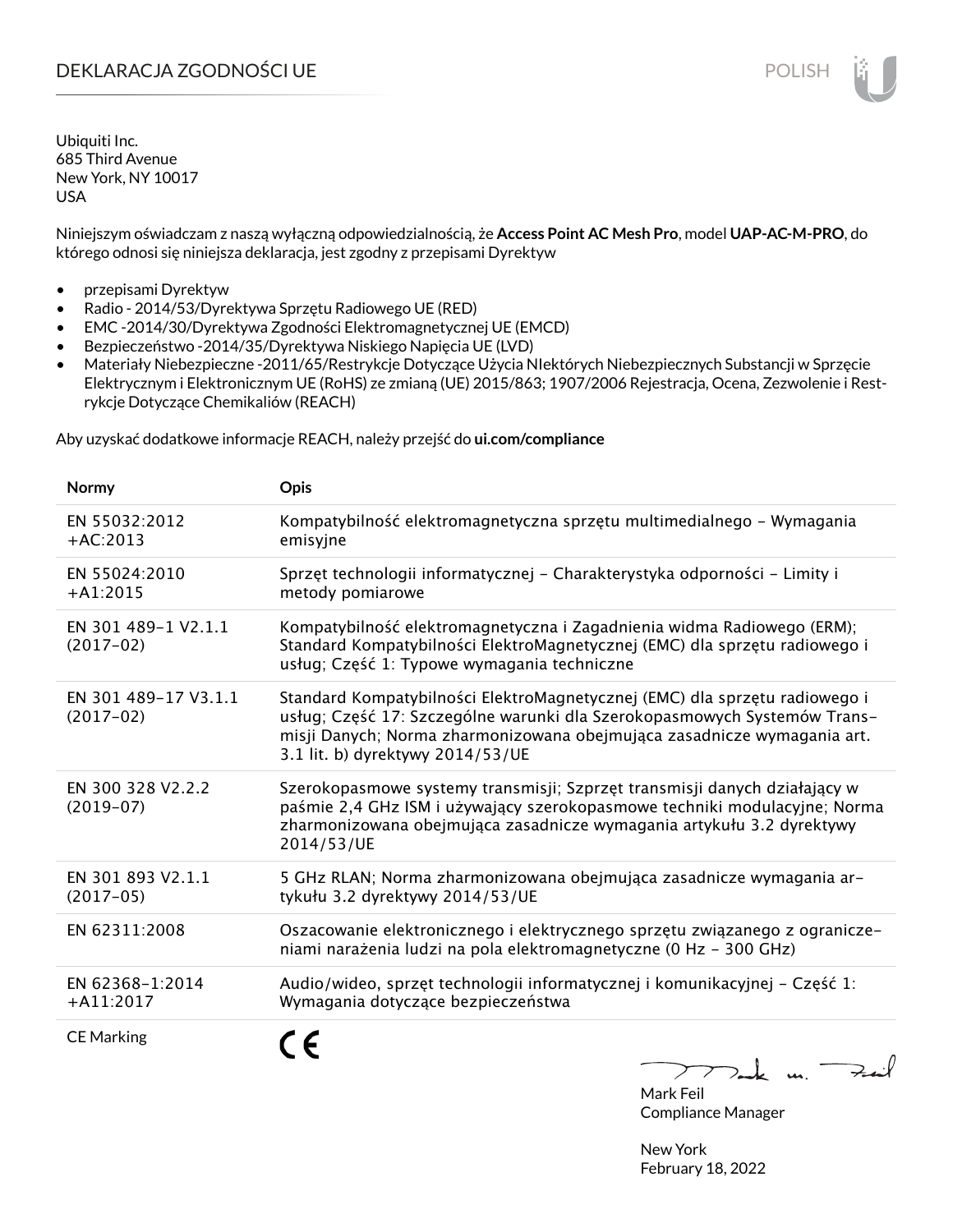# IZJAVA EU O SKLADNOSTI SLOVENIAN SLOVENIAN

Ubiquiti Inc. 685 Third Avenue New York, NY 10017 USA

S tem dokumentom na lastno odgovornost izjavljamo, da je naprava **Access Point AC Mesh Pro**, model **UAP-AC-M-PRO**, na katerega se ta izjava nanaša, v skladu z določbami naslednjih direktiv:

- Radio 2014/53/EU Direktiva o radijski opremi (RED)
- EMC -2014/30/EU Direktiva o elektromagnetni združljivosti (EMCD)
- Varnost -2014/35/EU Direktiva o nizkonapetostni opremi (LVD)
- Nevarne snovi -2011/65/EU Direktiva o omejevanju uporabe nekaterih nevarnih snovi v električni in elektronski opremi (RoHS) s spremembo (EU) 2015/863; 1907/2006 Uredba o registraciji, evalvaciji, avtorizaciji in omejevanju kemikalij (REACH)

Več podrobnosti o REACH uredbi si poglejte na **ui.com/compliance**

| Standardi                           | Opis                                                                                                                                                                                                                                             |
|-------------------------------------|--------------------------------------------------------------------------------------------------------------------------------------------------------------------------------------------------------------------------------------------------|
| EN 55032:2012<br>$+AC:2013$         | Elektromagnetna združljivost večpredstavnostne opreme - Zahteve glede elek-<br>tromagnetnega sevanja                                                                                                                                             |
| EN 55024:2010<br>$+A1:2015$         | Oprema za informacijsko tehnologijo - Karakteristike odpornosti proti motnjam<br>- Mejne vrednosti in merilne metode                                                                                                                             |
| EN 301 489-1 V2.1.1<br>$(2017-02)$  | Elektromagnetna združljivost in zadeve v zvezi z radijskim spektrom (ERM) -<br>Standard elektromagnetne združljivosti (EMC) za radijsko opremo in storitve -<br>1. del: Splošne tehnične zahteve                                                 |
| EN 301 489-17 V3.1.1<br>$(2017-02)$ | Standard elektromagnetne združljivosti (EMC) za radijsko opremo in storitve -<br>17. del: Posebni pogoji za širokopasovne sisteme za prenos podatkov - Harmo-<br>nizirani standard, ki zajema bistvene zahteve člena 3.1(b) direktive 2014/53/EU |
| EN 300 328 V2.2.2<br>$(2019-07)$    | Širokopasovni prenosni sistemi - Oprema za prenos podatkov v frekvenčnem<br>pasu 2,4 GHz ISM, ki uporablja širokopasovne modulacijske tehnike - Harmoni-<br>zirani standard, ki zajema bistvene zahteve člena 3.2 direktive 2014/53/EU           |
| EN 301 893 V2.1.1<br>$(2017-05)$    | 5 GHz RLAN - Harmonizirani standard, ki zajema bistvene zahteve člena 3.2<br>direktive 2014/53/EU                                                                                                                                                |
| EN 62311:2008                       | Ocena elektronske in električne opreme glede omejevanja izpostavljenosti ljudi<br>elektromagnetnim sevanjem (0 Hz - 300 GHz)                                                                                                                     |
| EN 62368-1:2014<br>$+$ A11:2017     | Oprema za avdio/video, informacijsko in komunikacijsko tehnologijo – 1. del:<br>Varnostne zahteve                                                                                                                                                |
| <b>CE Marking</b>                   |                                                                                                                                                                                                                                                  |

Tak un  $\rightarrow$ 

Mark Feil Compliance Manager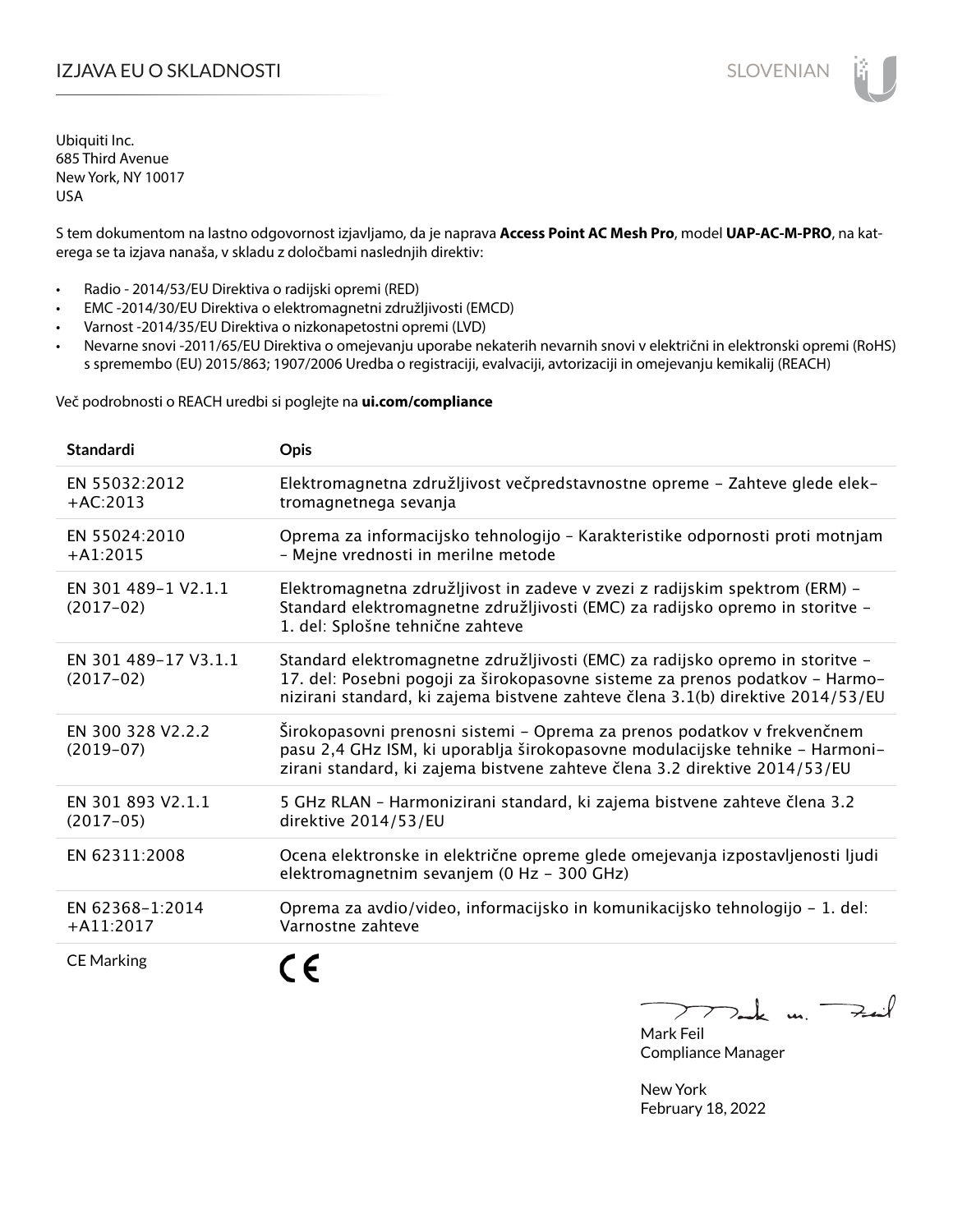Διά του παρόντος δηλώνουμε με αποκλειστική ευθύνη μας ότι το **Access Point AC Mesh Pro**, μοντέλο **UAP-AC-M-PRO**, στο οποίο αναφέρεται η παρούσα δήλωση, είναι σύμφωνο με τις διατάξεις των Οδηγιών

- Ραδιοεξοπλισμός Οδηγία Ραδιοεξοπλισμού (RED) 2014/53/ΕΕ
- EMC Οδηγία Ηλεκτρομαγνητικής Συμβατότητας (EMCD) 2014/30/ΕΕ
- Ασφάλεια Οδηγία Χαμηλής Τάσης (LVD) 2014/35/ΕΕ
- Επικίνδυνα Υλικά Περιορισμός της Χρήσης Ορισμένων Επικίνδυνων Ουσιών σε Ηλεκτρικό και Ηλεκτρονικό Εξοπλισμό (RoHS) 2011/65/ΕΕ με τροποποίηση (ΕΕ) 2015/863. Καταχώριση, Αξιολόγηση, Εξουσιοδότηση και Περιορισμός Χημικών Ουσιών (REACH) 1907/2006

Για περισσότερες λεπτομέρειες σχετικά με το REACH, παρακαλούμε ανατρέξτε στη διεύθυνση **ui.com/compliance**

| Πρότυπα                             | Περιγραφή                                                                                                                                                                                                                                                        |
|-------------------------------------|------------------------------------------------------------------------------------------------------------------------------------------------------------------------------------------------------------------------------------------------------------------|
| EN 55032:2012<br>$+AC:2013$         | Ηλεκτρομαγνητική συμβατότητα εξοπλισμού πολυμέσων - Απαιτήσεις<br>εκπομπών                                                                                                                                                                                       |
| EN 55024:2010<br>$+A1:2015$         | Εξοπλισμός τεχνολογίας πληροφοριών - Χαρακτηριστικά θωράκισης - Όρια<br>και μέθοδοι μέτρησης                                                                                                                                                                     |
| EN 301 489-1 V2.1.1<br>$(2017-02)$  | Ηλεκτρομαγνητική συμβατότητα και Θέματα Ραδιοφάσματος (ERM). Πρότυπο<br>ηλεκτρομαγνητικής συμβατότητας (ΕΜC) για ραδιοεξοπλισμό και υπηρεσίες.<br>Μέρος 1: Κοινές τεχνικές απαιτήσεις                                                                            |
| EN 301 489-17 V3.1.1<br>$(2017-02)$ | Standard elektromagnetne združljivosti (EMC) za radijsko opremo in storitve -<br>17. del: Posebni pogoji za širokopasovne sisteme za prenos podatkov - Harmo-<br>nizirani standard, ki zajema bistvene zahteve člena 3.1(b) direktive 2014/53/EU                 |
| EN 300 328 V2.2.2<br>$(2019-07)$    | Ευρυζωνικά συστήματα μετάδοσης. Εξοπλισμός μετάδοσης δεδομένων<br>που λειτουργεί στη ζώνη ISM 2,4 GHz και χρησιμοποιεί ευρυζωνικές<br>τεχνικές διαμόρφωσης. Εναρμονισμένο πρότυπο που καλύπτει τις βασικές<br>απαιτήσεις του άρθρου 3.2 της Οδηγίας 2014/53 / ΕΕ |
| EN 301 893 V2.1.1<br>$(2017-05)$    | 5 GHz RLAN. Εναρμονισμένο Πρότυπο που καλύπτει τις βασικές απαιτήσεις<br>του άρθρου 3.2 της Οδηγίας 2014/53/ΕΕ                                                                                                                                                   |
| EN 62311:2008                       | Αξιολόγηση ηλεκτρονικού και ηλεκτρικού εξοπλισμού που σχετίζεται με<br>περιορισμούς έκθεσης στον άνθρωπο για ηλεκτρομαγνητικά πεδία (0 Hz -<br>300 GHz)                                                                                                          |
| EN 62368-1:2014<br>$+A11:2017$      | Εξοπλισμός τεχνολογίας ήχου/εικόνας, πληροφορικής και επικοινωνιών -<br>Μέρος 1: Απαιτήσεις ασφάλειας                                                                                                                                                            |
| <b>CE Marking</b>                   |                                                                                                                                                                                                                                                                  |

Tak m. Fail

Mark Feil Compliance Manager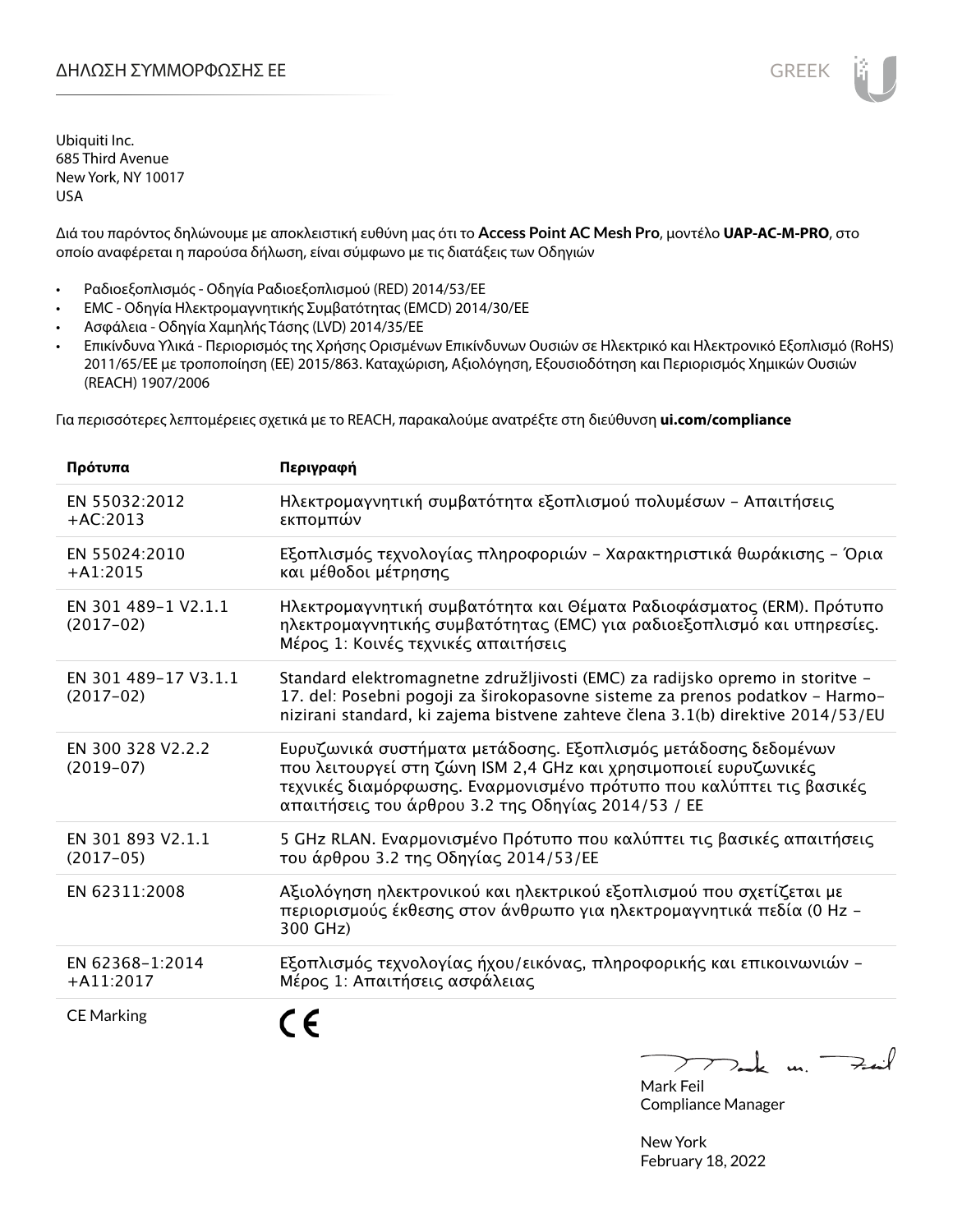# EÚ VYHLÁSENIE O SÚHLASE SLOVAK SLOVAK

Ubiquiti Inc. 685 Third Avenue New York, NY 10017 USA

Týmto prehlasuje, na našu výlučnú zodpovednosť, že **Access Point AC Mesh Pro**, model **UAP-AC-M-PRO**, ktorého sa toto vyhlásenie týka, je v súlade s ustanoveniami Smerníc

- Rádio 2014/53/EÚ Smernica o Rádiových Zariadeniach (RED)
- EMC -2014/30/EÚ Smernica o Elektromagnetickej Kompatibilite (EMCD)
- Bezpečnosť -2014/35/EÚ Smernica o Nízkom Napätí (LVD)
- Nebezpečné Materiály -2011/65/EÚ Obmedzenie Používania Určitých Nebezpečných Látok v Elektrických a Elektronických Zariadeniach (RoHS) s dodatkom (EÚ) 2015/863; 1907/2006 Registrácia, Hodnotenie, Autorizácia a Obmedzenie chemikálií (REACH)

Ďalšie informácie o REACH môžete nájsť na **ui.com/compliance**

| <b>Standardy</b>                    | <b>Popis</b>                                                                                                                                                                                                                                                 |
|-------------------------------------|--------------------------------------------------------------------------------------------------------------------------------------------------------------------------------------------------------------------------------------------------------------|
| EN 55032:2012<br>$+AC:2013$         | Elektromagnetická kompatibilita multimediálnych zariadení - emisné požia-<br>davky                                                                                                                                                                           |
| EN 55024:2010<br>$+A1:2015$         | Zariadenia informačných technológií - Charakteristiky odolnosti - Limity a<br>metódy merania                                                                                                                                                                 |
| EN 301 489-1 V2.1.1<br>$(2017-02)$  | Elektromagnetická kompatibilita a záležitosti rádiového spektra (ERM). Nor-<br>ma elektromagnetickej kompatibility (EMC) pre rádiové zariadenia a služby:<br>Spoločné technické požiadavky                                                                   |
| EN 301 489-17 V3.1.1<br>$(2017-02)$ | Norma elektromagnetickej kompatibility (EMC) na rádiové zariadenia a služby.<br>17. časť: Osobitné podmienky pre širokopásmové systémy prenosu dát. Har-<br>monizovaná norma vzťahujúca sa na základné požiadavky článku 3.1 písm. b)<br>smernice 2014/53/EÚ |
| EN 300 328 V2.2.2<br>$(2019-07)$    | Širokopásmové prenosové systémy. Zariadenia na prenos údajov pracujúce v<br>pásme ISM 2,4 GHz a používajúce širokopásmové modulačné techniky. Har-<br>monizovaná norma vzťahujúca sa na základné požiadavky článku 3.2 smernice<br>2014/53/EÚ                |
| EN 301 893 V2.1.1<br>$(2017-05)$    | 5 GHz RLAN; harmonizovaná norma vzťahujúca sa na základné požiadavky<br>článku 3.2 smernice 2014/53/EÚ                                                                                                                                                       |
| EN 62311:2008                       | Posudzovanie elektronických a elektrických zariadení v súvislosti s obmedzeni-<br>ami vystavenia ľudí elektromagnetickým poliam (0 Hz - 300 GHz)                                                                                                             |
| EN 62368-1:2014<br>$+$ A11:2017     | Zariadenia audio/video, informačnej a komunikačnej technológie - časť 1: Bez-<br>pečnostné požiadavky                                                                                                                                                        |
| <b>CE Marking</b>                   | $\epsilon$                                                                                                                                                                                                                                                   |

 $k$  m. Fail  $\overline{\phantom{a}}$  $\mathcal{L}$ 

Mark Feil Compliance Manager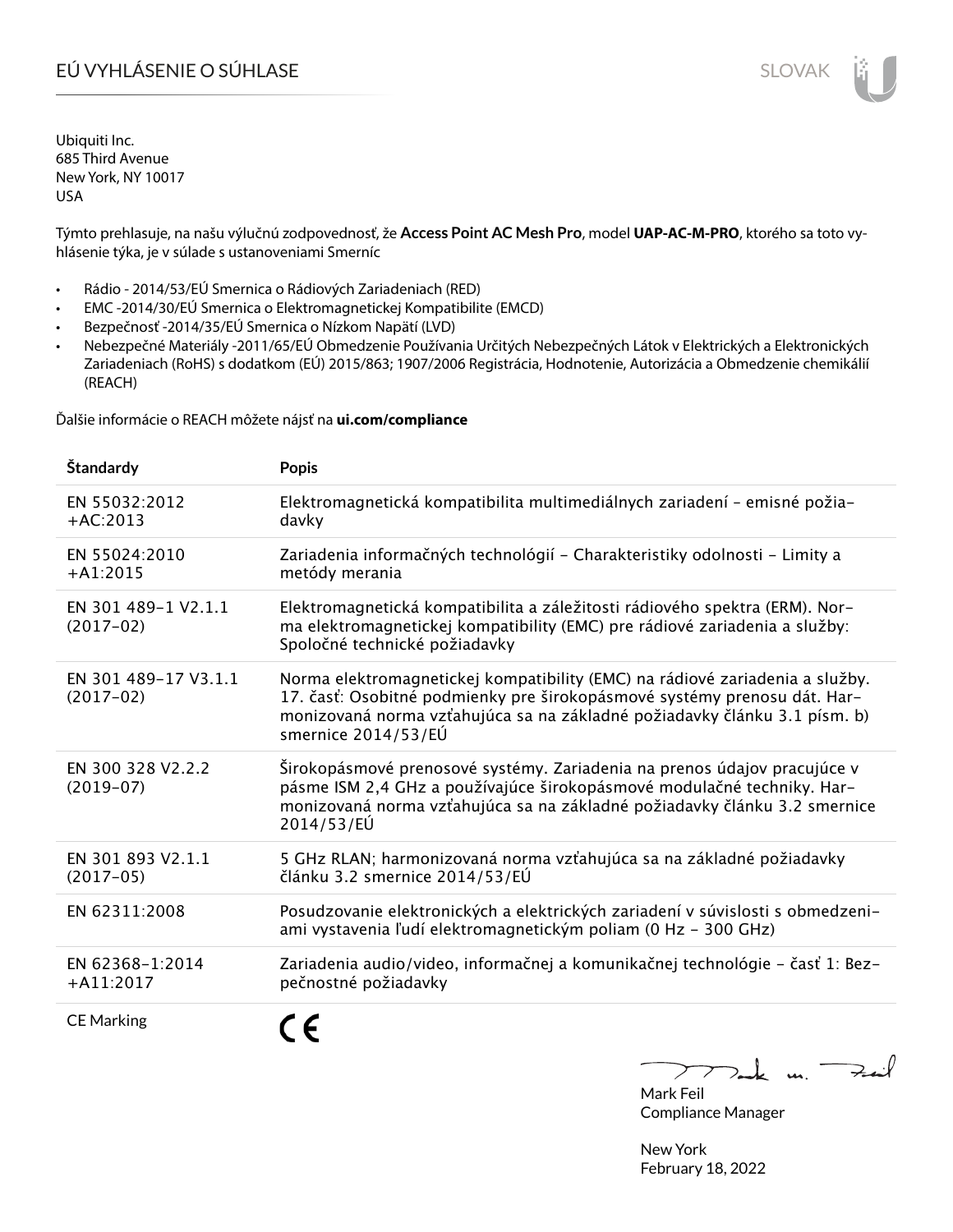# ES ATBILSTĪBAS DEKLARĀCIJA LATVIAN

Ubiquiti Inc. 685 Third Avenue New York, NY 10017 USA

Vienīgi uz savu atbildību deklarējam, ka iekārtas "**Access Point AC Mesh Pro**" modelis "**UAP-AC-M-PRO**", uz ko attiecas šī deklarācija, atbilst šādu direktīvu noteikumiem:

- radio 2014/53/ES Radioiekārtu direktīva (RED);
- elektromagnētiskā saderība 2014/30/ES Elektromagnētiskās saderības direktīva (EMCD);
- drošība 2014/35/ES Zemsprieguma direktīva (LVD);
- bīstami materiāli 2011/65/ES Atsevišķu bīstamu ķīmisko vielu izmantošanas ierobežojumi elektriskajās un elektroniskajās iekārtās (RoHS) ar grozījumu (ES) 2015/863; 1907/2006 Ķīmisko vielu reģistrēšana, novērtēšana, atļaušana un ierobežošana (REACH).

Papildinformāciju par REACH lūdzam skatīt tīmekļa vietnē **ui.com/compliance**

| <b>Standarti</b>                    | <b>Apraksts</b>                                                                                                                                                                                                                                               |
|-------------------------------------|---------------------------------------------------------------------------------------------------------------------------------------------------------------------------------------------------------------------------------------------------------------|
| EN 55032:2012<br>$+AC:2013$         | Multivides iekārtu elektromagnētiskā saderība - Emisijai piemērojamās prasības                                                                                                                                                                                |
| EN 55024:2010<br>$+A1:2015$         | Informācijas tehnoloģijas iekārtas - Traucējumnoturības raksturlielumi -<br>Robežvērtības un mērīšanas metodes                                                                                                                                                |
| EN 301 489-1 V2.1.1<br>$(2017-02)$  | Elektromagnētiskā saderība un radiofrekvenču spektra jautājumi (ERM); Elek-<br>tromagnētiskās saderības (EMS) standarts radioiekārtām un dienestiem; 1. daļa:<br>Vispārējās tehniskās prasības                                                                |
| EN 301 489-17 V3.1.1<br>$(2017-02)$ | Elektromagnētiskās saderības (EMS) standarts radioiekārtām un dienestiem; 17.<br>daļa: Īpašie nosacījumi platjoslas datu pārraides sistēmām; Saskaņotais stan-<br>darts, kas atbilst Direktīvas 2014/53/ES 3. panta 1. punkta b) apakšpunkta<br>pamatprasībām |
| EN 300 328 V2.2.2<br>$(2019-07)$    | Platjoslas pārraides sistēmas; Datu pārraides iekārtas, kas darbojas 2,4 GHz<br>ISM joslā un izmanto platjoslas modulācijas paņēmienus; Saskaņotais standarts,<br>kas atbilst Direktīvas 2014/53/ES 3. panta 2. punkta pamatprasībām                          |
| EN 301 893 V2.1.1<br>$(2017-05)$    | 5 GHz RLAN; Saskaņotais standarts, kas atbilst Direktīvas 2014/53/ES 3. panta<br>2. punkta pamatprasībām                                                                                                                                                      |
| EN 62311:2008                       | Elektronisko un elektrisko iekārtu novērtēšana attiecībā uz ierobežojumiem 0<br>Hz-300 GHz elektromagnētisko lauku iedarbībai uz cilvēkiem                                                                                                                    |
| EN 62368-1:2014<br>$+$ A11:2017     | Audio/video, informācijas un komunikācijas tehnoloģiju aprīkojums - 1. daļa:<br>Drošības prasības                                                                                                                                                             |
| <b>CE Marking</b>                   |                                                                                                                                                                                                                                                               |

m. Fail Mark Feil

Compliance Manager